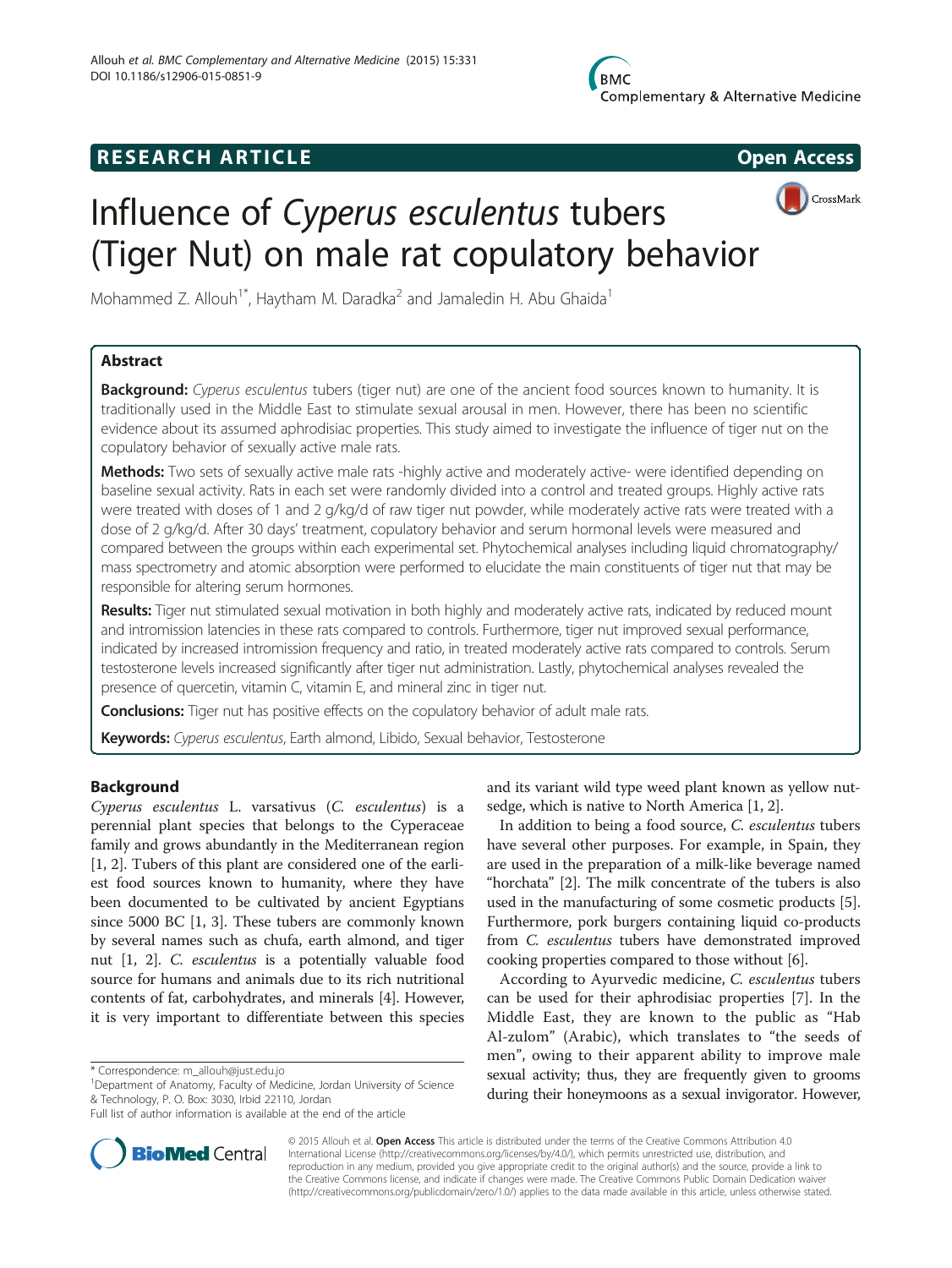there has been no scientific evidence to date on the influence of C. esculentus tubers on male sexual behavior.

In a previous study, Al-Shaikh et al. [[8\]](#page-6-0) reported protective effects of C. esculentus on testicular weight and spermatogenesis process in mice treated with lead acetate. They speculated that these effects could be due to either the antioxidant ability of C. esculentus or its positive influence on sex hormones. In addition, it has been claimed that treatment with C. esculentus methanolic extract improves sperm count and motility in male rats, which is associated with increased gonadotropins and testosterone serum levels [[9\]](#page-6-0).

Based on the previous facts, this study aimed to investigate the effects of C. esculentus tubers (tiger nut) on the copulatory behavior of adult male rats. In addition, serum hormonal assays and phytochemical analyses were conducted to elucidate the mechanism by which tiger nut may influence sexual behavior.

#### **Mathods**

#### Experimental model

Adult male Sprague-Dawley rats (weight: approx. 250 g) raised in the Animal House Unit at Jordan University of Science and Technology (JUST) were used in this study. Animal care and experimental procedures were approved by the Animal Care and Use Committee at JUST and were in accordance with the NIH Guidelines. The animals were maintained under controlled temperature  $(21 \pm 1 \degree C)$  with a 12 h light and 12 h darkness schedule (lights on, 06:00–18:00 h). Food and water were provided ad libitum. The rats were acclimatized for two weeks before beginning the experiments.

Male rats were subjected to four pre-experimental mating tests to acquire sexual experience. After that, additional three mating tests were conducted with sexually receptive females to determine the baseline sexual activity of the rats. Male rats that achieved ejaculation in each of the three tests in less than 30 min were considered highly active, those that achieved ejaculation in one or two of the three tests in less than 30 min were considered moderately active, and those that failed to achieve ejaculation in any of the three tests in less than 30 min were considered sexually inactive and excluded from the study [\[10\]](#page-6-0). Ejaculation was monitored by rhythmic contractions of the posterior abdomen that ended with slow raising of the forelimbs [[11\]](#page-6-0).

Highly active rats were randomly divided into three groups ( $n = 16$  rats/group): a control (C) group that received distilled water; Tiger Nut 1 (T1), treated with 1 g/kg/d tiger nut; and Tiger Nut 2(T2), treated with 2 g/kg/d of tiger nut. Moderately active rats were randomly divided into two groups  $(n = 16 \text{ rats/group})$ : a control (C) group that received distilled water, and a treated (T) group treated with 2 g/kg/d tiger nut. These doses are considered comparable with the human dose, since an average human male usually consumes between 100 and 200 g daily of dried tiger nut.

Female rats of the same strain were also used in this study. Each female was brought into estrus by sequential subcutaneous injections of 50 μg estradiol benzoate (Intervet International B.V., Holland) and 1 mg progesterone (Schering AG, Germany) 48 and 4 h before the mating tests, respectively. The females were screened with non-experimental males, and the ones that showed good sexual receptivity (solicitation and lordosis) were selected for the behavioral test.

### Treatment

Underground tubers of C. esculentus were harvested from a region in north Jordan near the ancient biblical city of Gerasa (32°16′37″N, 35°53′25″E). The harvested tubers were further identified by specialized botanists in the department of biological sciences at Yarmouk University, Jordan. A voucher specimen of the tubers (NHJ.2014.0001) was deposited in the National Herbarium of Jordan at the Royal Botanic Garden of Jordan (Fig. [1](#page-2-0)). The tubers were air dried and ground into powder to facilitate their administration to the animals. Tiger nut powder was administered to the rats daily for 30 days by oral gavage to avoid the fluctuations in the rate of testosterone secretion [\[12\]](#page-6-0). The assigned dose of the powder was suspended in 2 ml of distilled water before being administered to the animals. The control groups received a daily dose of 2 ml distilled water.

## Copulatory behavior test

The copulatory behavior of male rats was monitored by two trained observers blinded to the experimental design, in a sound-attenuated room. Ten male rats from each group were subjected to the sexual behavior test. The test was performed 24 h after the last treatment and during the dark phase of the light/dark cycle. A single male rat was placed in a rectangular Plexiglas observation chamber  $(45 \times 40 \times 30 \text{ cm})$  and allowed to acclimate for 5 min. A sexually receptive female rat was then introduced into the chamber. The following parameters of sexual behavior were measured as described previously [[10, 13](#page-6-0)]: (1) Mount latency: time from introduction of the female until the first mount; (2) intromission latency: time from introduction of the female until the first intromission (vaginal penetration); (3) mount frequency: number of mounts preceding ejaculation; (4) intromission frequency: number of intromissions preceding ejaculation; (5) ejaculation latency: time from the first intromission until ejaculation; (6) post-ejaculatory interval: time from ejaculation until the next intromission; (7) intromission ratio: a measure of intromissive success calculated as intromission frequency/(mount frequency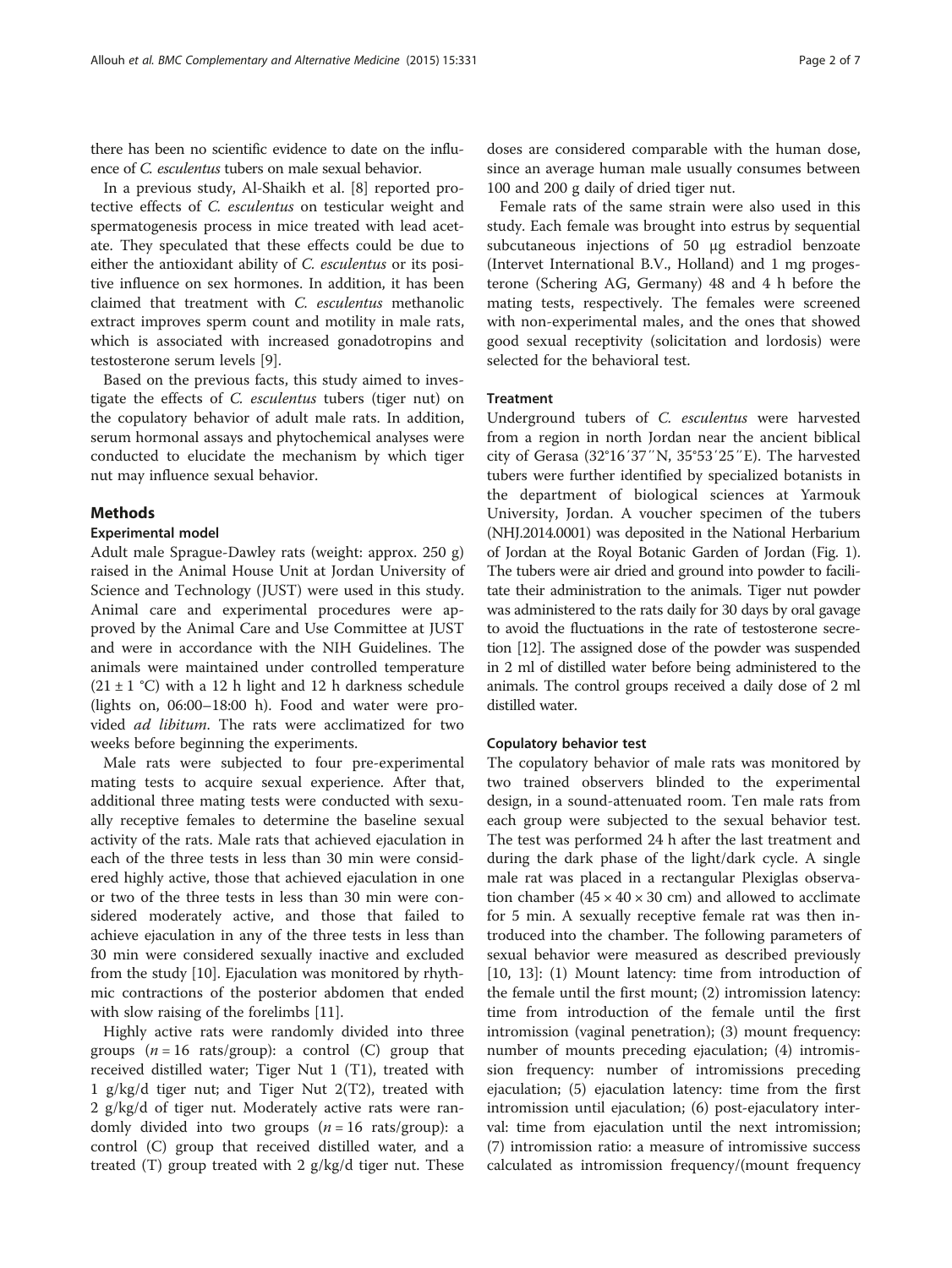<span id="page-2-0"></span>

+intromission frequency); and (8) inter-intromission interval: the average interval between successive intromissions calculated as ejaculation latency/intromission frequency. Tests were ended immediately after the first postejaculatory intromission. The percentage of ejaculating rats was calculated based on the ratio of the number of rats that achieved ejaculation from the first test within a period of 30 min to the total number of rats assessed in that group.

### Body and reproductive organ weights

Total body and internal reproductive organ weights were assessed in male rats that were not submitted to mating tests ( $n = 6$ /group). The rats were weighed and then euthanized with ethyl ether. Subsequently, blood was obtained by cardiac puncture and collected into centrifuge tubes for later analyses. The reproductive organs (testes, epididymides, seminal vesicles, prostate, and vasa deferentia) were removed, cleaned free of fat, and weighed.

#### Serum biochemistry and hormonal assays

Serum was prepared by centrifugation of the collected blood at 3000 rpm for 30 min and stored at −40 °C for later assays. Total serum protein, cholesterol, triglycerides, urea, creatinine, aspartate aminotransferase, alanine aminotransferase, creatinine kinase, and lactate dehydrogenase concentrations were determined by electrochemiluminescence immunoassay technology using appropriate assay kits (Roche Diagnostics, Mannheim, Germany). Similarly, the serum concentrations of lutropin (LH), follitropin (FSH), and testosterone were also measured.

## Phytochemical analyses

## Liquid chromatography/mass spectrometry

Liquid chromatography coupled with tandem mass spectrometry (LC-MS/MS) was applied to identify the tiger nut constituents that may be responsible for elevating serum testosterone level. A 100 mg sample of tiger nut powder was dissolved in 4 ml methanol. The sample was vortexed for 1 min and centrifuged at 4500 rpm for 5 min, after which the supernatant was separated and evaporated at 40 °C under  $N_2$ to dryness. The dry extract was reconstituted with 200 μl of deionized water and methanol (1:1) and then centrifuged again at 15000 rpm for 3 min. Twenty microliters of the reconstituted extract was injected into the LC-MS/MS analyzer (3200 Qtrap, AB, Canada) in the electrospray ionization positive-ion mode. Reverse-phase chromatography of the water/acetonitrile gradient program was performed for 15 min on a C18 column (Agilent Eclipse XDB; Agilent Technologies, CA, USA) to elute the extract. Proper standards were obtained and used as controls for quercetin (Sigma-Aldrich ChemieGmbh, Munich, Germany), and vitamins A (Toronto Research Chemicals, ON, Canada), C (Toronto Research Chemicals),E (Sigma-Aldrich) and B6 (Sigma-Aldrich).

#### Atomic absorption

Zinc and Selenium contents in tiger nut were determined using an atomic absorption spectrometer (AAS, Model SOLAAR M5, Unicam, UK) that was fully equipped for flame and graphite furnace atomization. Autosamplers (model FS 95) were used with the furnace to provide consistent sample introduction.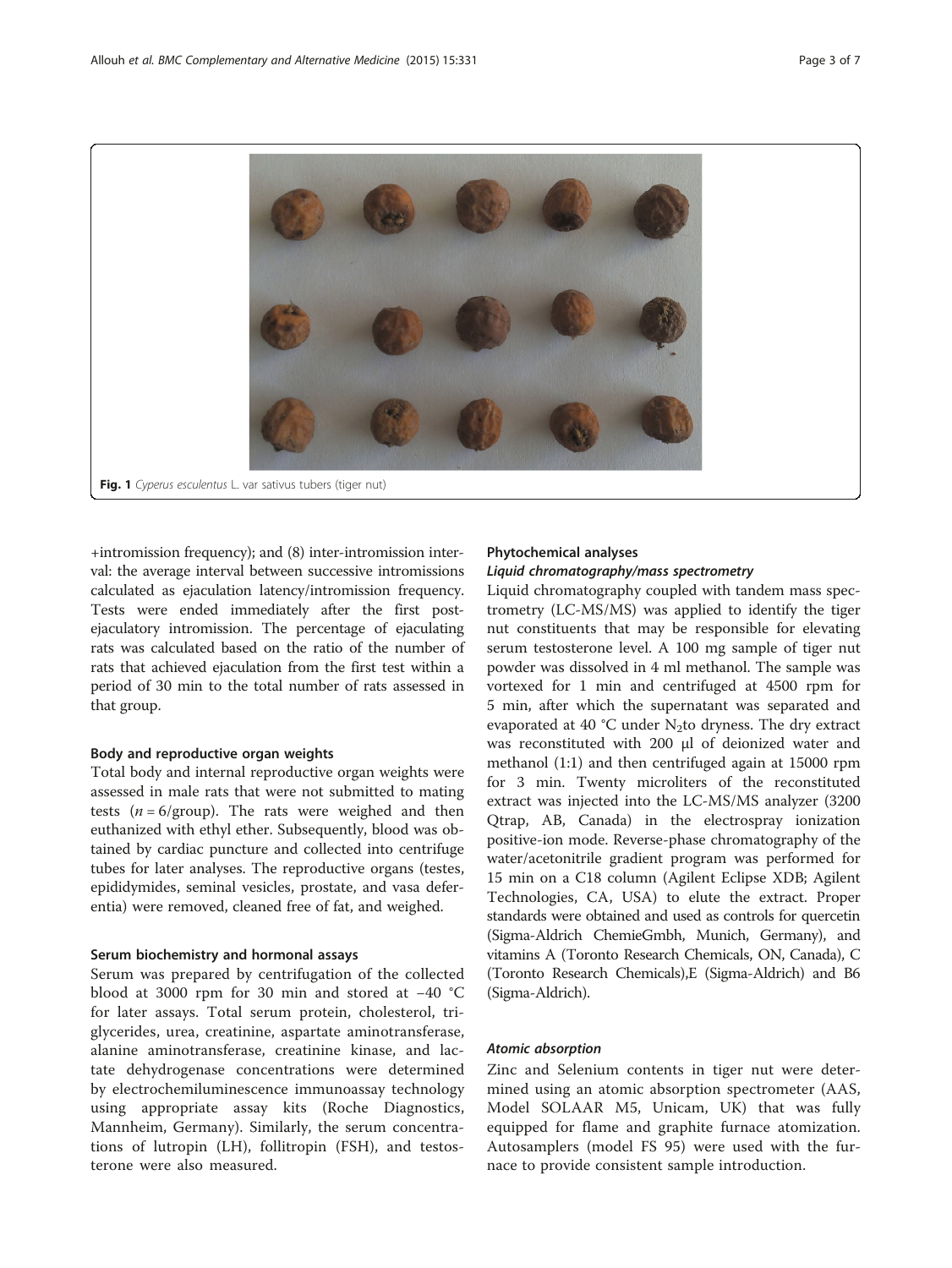#### Statistical analysis

Rats were classified into highly active and moderately active categories based on their baseline sexual activity as described earlier. Highly active rats were randomly divided into three groups (one control and two treated groups). Moderately active rats were randomly divided into two groups (control and treated). The data were evaluated by either a one-way analysis of variance (ANOVA) for the highly active category or independent sample t-test for the moderately active category. If a significant difference  $(P \lt 0.05)$  was detected among the highly active groups, then Fisher's least significant difference (LSD) test was performed for post hoc analysis.

### Results

### Copulatory behavior

In highly active active rats, both treated groups showed a significant ( $P < 0.01$ ) reduction in mount latency compared to the control group. In addition, there was a significant reduction in intromission latency in both T1  $(P \le 0.05)$  and T2  $(P \le 0.01)$  groups compared to the control group. No significant variations were found for any of the other copulatory behavior parameters between the groups of highly active male rats (Table 1). The percentage of ejaculating rats was 100 % in all groups of highly active rats.

In moderately active rats, the treated group had significantly  $(P \le 0.01)$  shorter mount and intromission latency periods than that observed in the control group. The treated group had significantly  $(P \lt 0.01)$  greater intromission frequency compared to the control group. Furthermore, the treated group exhibited a significant reduction in ejaculation latency  $(P < 0.01)$  and post-ejaculatory interval ( $P$  <0.05) compared to the control group. The increase in intromission frequency and reduction in ejaculation latency in the treated group were also reflected in a significantly greater  $(P \lt 0.01)$  intromission ratio and shorter ( $P < 0.05$ ) inter-intromission interval compared to the control group (Table [2\)](#page-4-0). The percentage of ejaculating rats increased significantly  $(P \lt 0.05)$  from 50 % in the control group to 90 % in the treated group.

#### Body and internal reproductive organ weights

There were no significant ( $P > 0.05$ ) differences in body weight between control and treated rats in both highly active and moderately active categories. Similarly, the relative weights of reproductive organs to body weight were comparable  $(P > 0.05)$  between control and treated rats in both categories.

#### Serum biochemical and hormonal levels

All serum biochemicals investigated were comparable across all groups and within normal values reported by Alemán et al. [[14](#page-6-0)]. In addition, there were no significant  $(P > 0.05)$  differences in LH and FSH levels between control and treated rats in both highly active and moderately active groups (Tables [3](#page-4-0) and [4\)](#page-4-0). However, serum testosterone levels were significantly higher in highly active rats in both the T1 ( $P < 0.05$ ) and T2 ( $P < 0.01$ ) groups compared to the control group (Table [3](#page-4-0)). Similarly, a significant  $(P < 0.01)$  increase in serum testosterone level was found in moderately active rats in the treated group compared to those in the control group (Table [4](#page-4-0)).

#### Phytochemistry

LC-MS/MS analysis revealed the presence of several compounds in tiger nut that may boost serum testosterone levels and contribute to the improvement of the copulatory behavior: quercetin, vitamin E, and vitamin C. The concentrations of these compounds in tiger nut powder are shown in Table [5](#page-5-0). In addition, atomic absorption spectroscopy revealed the presence of the mineral zinc in tiger nut at a concentration of 31 mg/kg. No selenium was detected in our tiger nut sample.

#### **Discussion**

To our knowledge, this is the first study to investigate the influence of *C. esculentus* tubers, known as tiger nut, on the copulatory behavior of adult male rats. Tiger nut was found to enhance sexual motivation (desire) in highly active and moderately active male rats, and to improve the sexual performance (potency) in moderately active rats. This was accompanied by an upsurge in total serum testosterone concentration in treated rats in both categories.

Table 1 Effects of 30 days of treatment with C. esculentus tubers (tiger nut) on copulatory behavior parameters of highly active male rats

| Treatment    | ML (s)                                     | MF.           | IL $(s)$                     | I۴             | EL(s)                               | PFI(s)           | IR.             | III(s)         |
|--------------|--------------------------------------------|---------------|------------------------------|----------------|-------------------------------------|------------------|-----------------|----------------|
| $\mathsf{C}$ | $74.36 + 11.25$                            | $4.36 + 0.54$ | $124.55 + 14.14$             | $11.00 + 1.50$ | $545.20 + 97.41$                    | 395.70 ± 20.75   | $0.71 \pm 0.02$ | $42.38 + 4.94$ |
| T1           | $40.75 + 3.32$ <sup>**</sup>               | $4.00 + 0.47$ | $90.22 + 16.10^{*}$          |                | $10.67 \pm 0.85$ $374.00 \pm 89.79$ | $365.56 + 41.79$ | $0.73 + 0.01$   | $34.32 + 6.42$ |
| T2           | $35.57 + 2.97$ <sup>**</sup> $3.40 + 0.43$ |               | $54.00 + 6.58$ <sup>**</sup> | $11.60 + 1.51$ | $307.40 + 23.15$                    | $330.90 + 12.76$ | $0.76 + 0.02$   | $29.71 + 3.70$ |

Values are means ± SEM obtained for 10 rats per group

ML Mount latency, MF Mount frequency, IL Intromission latency, IF Intromission frequency, EL Ejaculation latency, PEI Post-ejaculatory interval, IR Intromission ratio, III Inter-intromission interval, C Control rats treated with distilled water, T1 Rats treated with 1 g/kg of tiger nut/d, T2 Rats treated with 2 g/kg of tiger nut/d  $*P < 0.05$  from the control<br>\*P <0.05 from the control (A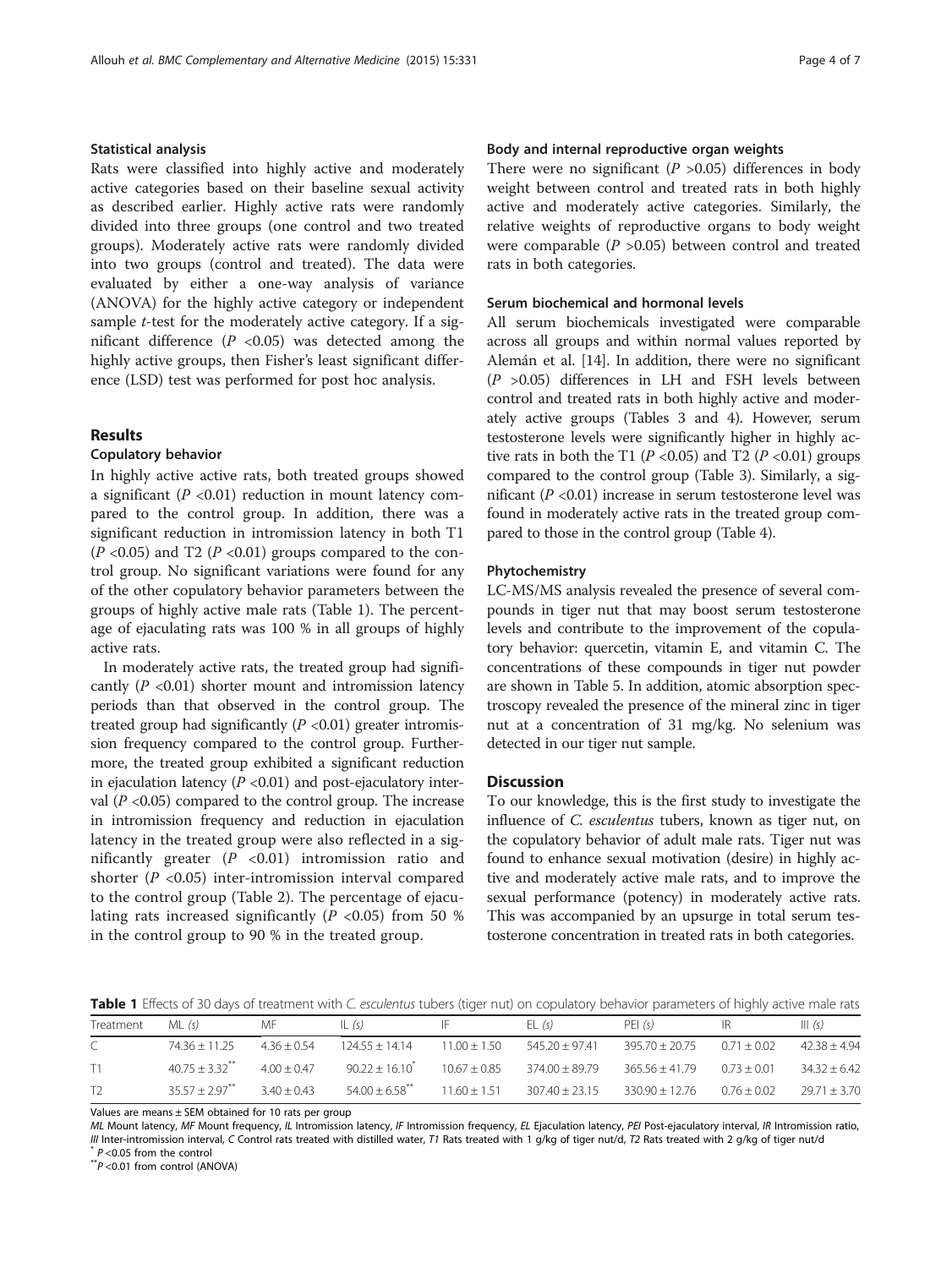| male rats        |                    |                 |                    |                 |                    |                    |                 |                    |
|------------------|--------------------|-----------------|--------------------|-----------------|--------------------|--------------------|-----------------|--------------------|
| Treatment ML (s) |                    | МF              |                    |                 |                    | PEI(s)             |                 | III(5)             |
|                  | $111.45 \pm 11.97$ | $4.92 \pm 0.43$ | $192.50 \pm 21.43$ | $8.42 \pm 0.87$ | $878.67 \pm 85.38$ | $432.89 \pm 20.80$ | $0.63 \pm 0.01$ | $114.94 \pm 16.53$ |

<span id="page-4-0"></span>Table 2 Effects of 30 days of treatment with C. esculentus tubers (tiger nut) on copulatory behavior parameters of moderately active male rats

Values are means ± SEM obtained for 10 rats per group

ML Mount latency, MF Mount frequency, IL Intromission latency, IF Intromission frequency, EL Ejaculation latency, PEI Post-ejaculatory interval, IR Intromission ratio, III Inter-intromission interval, C Control rats treated with distilled water, T Rats treated with 2 g/kg of tiger nut/d  $P < 0.05$ <br>\*\*P <0.01 (t-test)

 $T$  52.30  $\pm$  3.89\*\* 4.10  $\pm$  0.31 92.80  $\pm$  8.69\*\* 13.10  $\pm$  0.72\*\* 470.90  $\pm$  81.69\*\* 365.50  $\pm$  16.13\* 0.76  $\pm$  0.01\*\* 37.35  $\pm$  7.34\*\*

The enhancement in sexual arousal in highly active male rats was evidenced by reduced mount and intromission latencies in the tiger nut-treated groups (T1 and T2) compared to the control group. Mount and intromission latencies are measurements of, and inversely proportional to, sexual motivation [\[15](#page-6-0)]. However, the lack of difference in other copulatory parameters suggests that there was no improvement in sexual performance in these animals.

Reduced mount and intromission latencies indicate that tiger nut treatment also stimulated sexual desire in moderately active rats. In addition, an improvement in sexual performance was evidenced in these rats through increased intromission frequency and ratio parameters after tiger nut administration. Intromission frequency reflects the efficient activation of ejaculatory reflexes, while intromission ratio, also known as copulatory efficacy or hit rate, represents the facilitation of erection and penile orientation [[10](#page-6-0), [13](#page-6-0)]. Both parameters are considered pure measurements of sexual performance in male rats. This improvement in sexual performance was further corroborated by the increased percentage of ejaculating rats in the treated moderately active group compared to the control group.

The enhanced sexual behavior in male rats after treatment with tiger nut could be attributed, in part, to the significant increase in serum testosterone levels observed in the treated animals compared to the controls. However, the role of testosterone in improving sexual behavior is still under debate. Some researchers suggest that testosterone has little, if any, impact on sexual activity [[16](#page-6-0)–[18](#page-6-0)]. For example, Damassa et al. [\[19](#page-6-0)] reported no

Table 3 Serum hormonal levels in highly active male rats after 30 days of treatment with Cyperus esculentus tubers (tiger nut)

| Group | LH (IU/L)   | FSH (IU/L)    | Testosterone (ng/dl) |
|-------|-------------|---------------|----------------------|
|       | $2.4 + 0.3$ | $2.1 \pm 0.3$ | $1.8 \pm 0.2$        |
| T1    | $2.0 + 0.3$ | $1.6 \pm 0.3$ | $3.0 + 0.3*$         |
| T2    | $1.7 + 0.2$ | $1.4 \pm 0.3$ | $3.4 + 0.4$ **       |

Values represent the means  $\pm$  SEM for three different groups ( $n = 6$ /group) C Control group that received a daily dose of 2 ml distilled water, T1 Group treated with 1 g/kg/d tiger nut powder, T2 Group treated with 2 g/kg/d of tiger nut powder, LH Lutropin, FSH Follitropin  $*P < 0.05$ 

\*\*P <0.01 compared to control (ANOVA, Fisher's post hoc)

correlation between circulating testosterone levels and male sexual behavior in normal active rats. Antonio-Cabrera and Paredes [\[17\]](#page-6-0) reported that chronic treatment with testosterone did not improve the copulatory behavior of sexually sluggish male rats. Furthermore, a meta-analysis reported that testosterone has only small to moderate effects on sexual function in men [\[16\]](#page-6-0). However, the lack of statistical clarity and the way in which different study designs were combined in this meta-analysis raises the possibility of bias.

Other researchers support the idea that sexual desire and potency are dependent on testosterone levels in the blood [\[20, 21\]](#page-6-0). It has been claimed that a slight elevation in testosterone level can lead to a significant increase in sexual desire in men [[22, 23\]](#page-6-0). Anderson et al. [[24](#page-6-0)] reported that administering supra-physiological doses of testosterone enanthate can stimulate sexual arousal, but not activity, in normal eugonadal men. This supports our results on sexually highly active rats, where the increase in testosterone after tiger nut treatment coincided with enhanced sexual motivation but not performance in these animals. In a recent meta-analysis, testosterone supplementation was found to significantly improve erectile function and libido in hypogonadal men with low testosterone levels [\[25](#page-6-0)]. Our findings correspond with those of this meta-analysis, where an increase in testosterone level after tiger nut consumption coincided with improved sexual motivation and performance in moderately active male rats.

The exact mechanism by which tiger nut boosts testosterone levels is not entirely clear. However, we speculate that tiger nut may act directly on testicular cells, and not through the hypothalamus-pituitary axis, since no variations in FSH and LH levels were observed due to tiger nut treatment. The phytochemical analyses

Table 4 Serum hormonal levels in moderately active male rats after 30 days of treatment with Cyperus esculentus tubers (tiger nut)

| Group | LH (IU/L)     | FSH (IU/L)    | Testosterone (ng/dl) |
|-------|---------------|---------------|----------------------|
| C     | $2.2 + 0.3$   | $2.1 \pm 0.3$ | $1.2 + 0.2$          |
|       | $2.0 \pm 0.2$ | $1.7 + 0.2$   | $2.7 + 0.3***$       |

Values represent the means  $\pm$  SEM for two different groups ( $n = 6$ /group) C Control group that received a daily dose of 2 ml distilled water, T Group treated with 2 g/kg/d of tiger nut powder, LH Lutropin, FSH Follitropin

\*\*P <0.01 compared to control (t-test)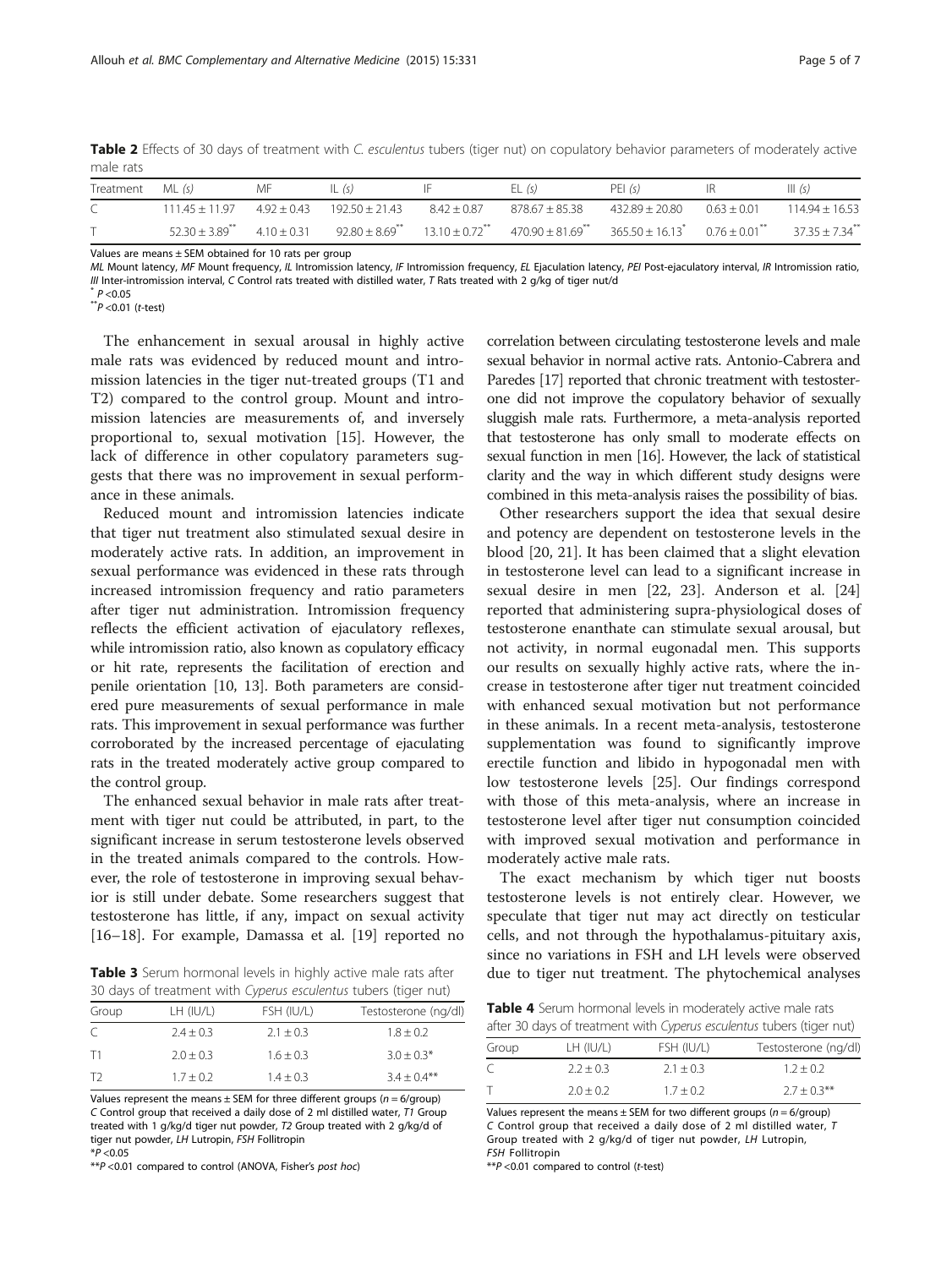<span id="page-5-0"></span>Table 5 Constituents identified in C. esculentus tubers (tiger nut) by liquid chromatography/mass spectrometry that are expected to contribute to higher levels of serum testosterone and to the improvement of copulatory behavior

| Compound  | Concentration (mg/kg) |  |  |
|-----------|-----------------------|--|--|
| Quercetin | 10.3                  |  |  |
| Vitamin F | 460.6                 |  |  |
| Vitamin C | 1460.0                |  |  |

revealed the presence of several components (quercetin, vitamins E and C, and the mineral zinc) in tiger nut that could positively contribute to testosterone production and improve the erectile function.

Quercetin is a dietary flavonoid that exhibits strong antioxidant activity. A previous study revealed that oral administration of quercetin was associated with a significant increase in serum testosterone level in male rats [[26\]](#page-6-0). Taepongsorat et al. [[27\]](#page-6-0) reported that subcutaneous injections of quercetin over a period of 1 week significantly increased testis weight and improved sperm quality in rats. Zhang et al. [\[28](#page-6-0)] suggested that quercetin could ameliorate erectile dysfunction in diabetic rats by inhibiting oxidative stress. Moreover, a recent study revealed that quercetin treatment can improve the arterial erectile dysfunction by up-regulating intracavernous pressure in Wistar rats [\[29](#page-6-0)].

Vitamin E is an essential nutrient speculated to enhance testosterone synthesis and was found to increase serum testosterone in an experimental aged mice model [[30](#page-6-0)]. Salama et al. [\[31\]](#page-6-0) reported that daily oral administration of 40 mg/kg vitamin E for 3 weeks restored serum testosterone concentration to normal value in an atherosclerotic rat model. The daily supplements of vitamin E in a dose of 75 mg/kg for 50 days ameliorated serum testosterone levels in rats exposed to noise stress [\[32\]](#page-6-0). Furthermore, Helmy and Senbel [\[33\]](#page-6-0) reported that antioxidant therapy with vitamin E ameliorates the age-associated erectile dysfunction in male rats. In a recent study, Kawakami et al. [\[34](#page-6-0)] reported that vitamin E therapy can improve the poor semen quality and increase plasma testosterone levels in dogs.

Vitamin C is a strong antioxidant that facilitates the formation of testosterone, and was found in a considerable concentration in tiger nut in this study. It has been reported that vitamin C increases testosterone content in rat testis in vitro [[35](#page-6-0)], and oral administration of vitamin C for 10 weeks significantly increased serum testosterone levels in male rats [\[36](#page-6-0)]. Moreover, vitamin C supplementation attenuated testosterone deficiency and some male reproductive deficits induced in hyperglycemic rats [\[37](#page-6-0), [38\]](#page-6-0). Vitamin C, also, stimulates vascular nitric oxide production, which consequently improves the erectile function [\[39](#page-6-0)].

The trace element zinc is speculated to play a critical role in sexual development. Zinc deficiency was found to disrupt testicular tissue [[40\]](#page-6-0), impair spermatogenesis [[41\]](#page-6-0), and reduce testosterone levels [\[42](#page-6-0)], while zinc supplementation improved the sexual behavior of adult male rats in a dose-dependent manner by enhancing testosterone secretion [\[43](#page-6-0)]. Moreover, Prasad et al. [[44](#page-6-0)] reported a positive correlation between cellular zinc concentration and serum testosterone level in healthy men.

### Conclusions

The present study supports the hypothesis that C. esculentus tubers have aphrodisiac activity, enhancing male sexual libido and performance. The observed improvements in copulatory behavior after the administration of tiger nut could be partially attributed to increased serum testosterone levels in male rats. This increase in testosterone level is most likely related to the presence of quercetin, vitamins, and zinc in tiger nut, all of which have been shown to boost testosterone production. Nevertheless, future investigations are warranted to confirm these effects of tiger nut in humans, and to examine the safety of these tubers on developing boys, since they are involved in the food and beverage industry.

#### Competing interests

The authors declare that they have no competing interests

#### Authors' contributions

MZA contributed to the conception and design of the study, participated in the experimental procedures applied, performed statistical analysis, and involved in drafting the manuscript. HMD contributed to the design of the study and participated in experimental procedures applied in the study. JHA involved in drafting the manuscript and revising it critically for important intellectual content. All authors read and approved the final manuscript.

#### Acknowledgement

Funds for this project were provided by a grant awarded to MZA from the Deanship of Research at JUST (174/2012).

#### Author details

<sup>1</sup>Department of Anatomy, Faculty of Medicine, Jordan University of Science & Technology, P. O. Box: 3030, Irbid 22110, Jordan. <sup>2</sup> Biology Department, Faculty of Science, Taibah University, Al-Madinah Al-Munawwarah 41321, Saudi Arabia.

#### Received: 17 May 2015 Accepted: 7 September 2015 Published online: 23 September 2015

#### References

- 1. Ezeh O, Gordon MH, Niranjan K. Tiger nut oil (Cyperus esculentus L.): a review of its composition and physic-chemical properties. Eur J Lipid Sci Technol. 2014;116:783–94.
- 2. Pascual B, Maroto JV, Lopez-Galarza S, Sanbautista A, Alagarda J. Chufa (Cyperus esculentus L. varsativusBoeck.): an unconventional crop. Studies related to applications and cultivation. Econ Bot. 2000;54:439–48.
- 3. Defelice MS. Yellow nutsedge Cyperus esculentus L.-Snack food of the gods. Weed Technol. 2002;16:901–7.
- 4. Tunde-Akintunde TY, Oke MO. Thin-layer drying characteristics of tiger nut (Cyperus esculentus) seeds. J Food Process Preserv. 2012;36:457–64.
- 5. Forner DT, Conde JAN. Tiger nut milk base concentrate and method for obtaining a cosmetic product from said base concentrate. U.S. Patent 20100183526 A1. Published July 22, 2010.